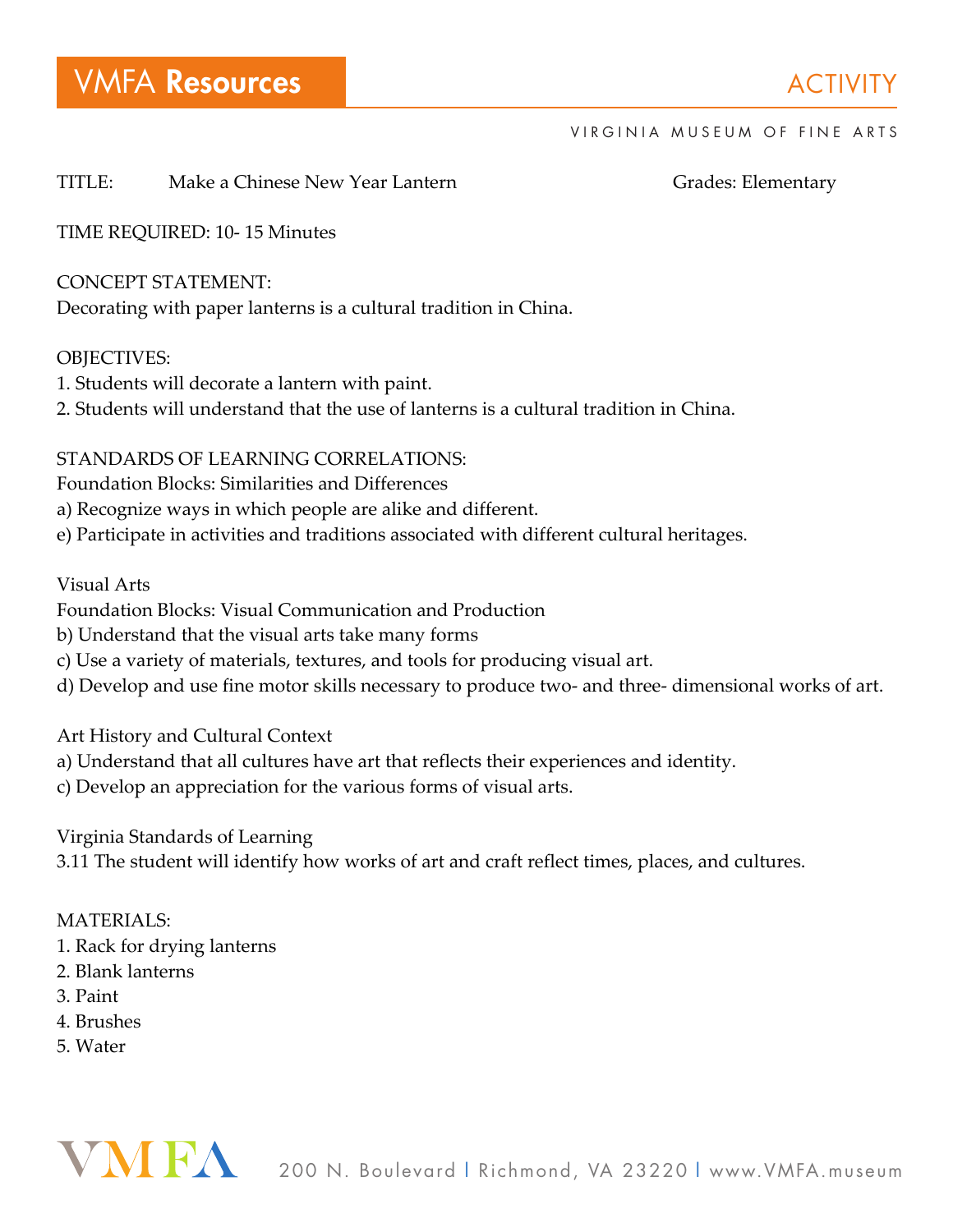#### VIRGINIA MUSEUM OF FINE ARTS

- 6. Fish Decorations
- 7. Tulle (cut to size)
- 8. Staples
- 9. Staplers
- 10. Markers for names and riddles

### VOCABULARY:

Lantern- a lamp with a transparent case protecting the flame or electric bulb, and typically having a handle by which it can be carried or hung.

Lunar New Year- refers to the first day of a secular, sacred or other year whose months are coordinated with the cycles of the moon.

Festival- a day or period of celebration, typically a religious commemoration.

Buddhist Monk- The definition of monk is a man in a religious order who lives a life of poverty, chastity and obedience. An example of a monk is a Buddhist man living with other Buddhists and following strict life rules.

#### OVERVIEW:

The Shangyuan Festival, or Lantern Festival is an event celebrated on the fifteenth day of the first month in the lunar calendar. Corresponding with the first full moon of the New Year, it marks the end of the Chinese Lunar New Year celebrations. During the festival, paper lanterns are hung and illuminated after dark, creating a beautiful nighttime scene. Among the many traditions associated with the Lantern Festival is the practice of writing riddles on paper strips and pasting them to lanterns. These riddles puzzle and delight festival participants.

Originally, Buddhist monks used lanterns in their worship of the Buddha. During the Eastern Han Dynasty (25-220), the Emperor Liu Zhuang ordered the citizens to light lanterns to worship the Buddha. This custom eventually became a big festival among all people.

Sources: Virginia Museum of Fine Arts Educator's Resource Guide Forbidden City: Imperial Treasures from the Palace Musuem, Beijing.

Download a VMFA gallery map here: http://www.vmfa.state.va.us/Visit/Gallery\_Maps/Gallery\_Maps.aspx

Find these related works in the VMFA collection: